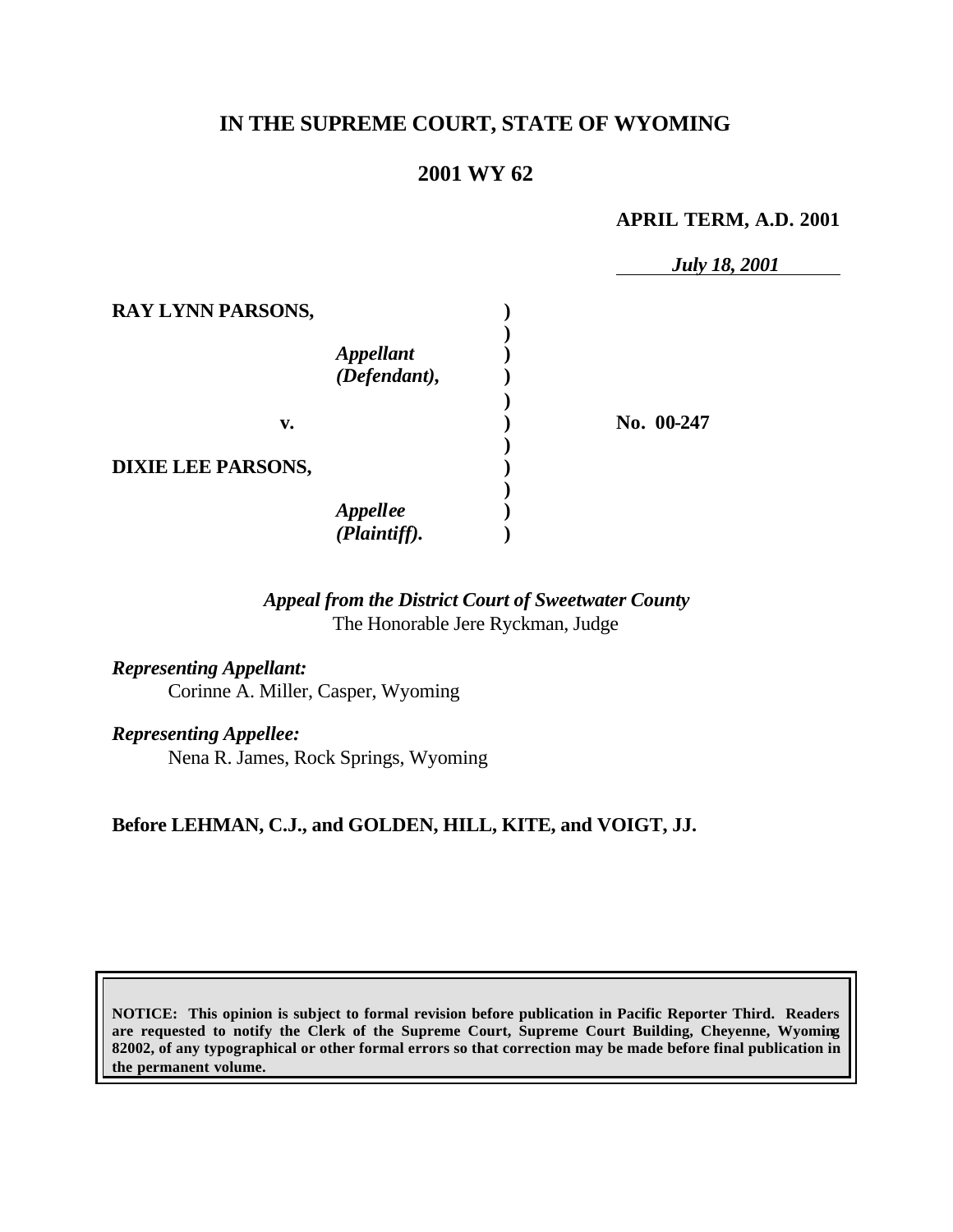KITE, Justice.

[¶1] In a divorce action, the district court ordered the sale of the marital real property to an identified, willing third party by an established deadline unless the husband arranged for the purchase before the deadline expired. The husband appealed claiming the district court acted arbitrarily. We affirm.

### **ISSUES**

[¶2] Appellant Ray Parsons (the husband) presents the following issue for our review:

I. Whether the district court acted arbitrarily and capriciously when it ordered the sale of the marital property in the divorce action.

Appellee Dixie Parsons (the wife) phrases the issues as:

1. Whether this appeal should be dismissed because Appellant has failed to comply with Rule 3.03, Wyo.R.App.P., and has thereby failed to provide an adequate record for review.

2. Whether this appeal should be dismissed because Appellant is raising new issues after failing to present testimony or other relevant evidence during the trial.

3. Whether the District Court abused its discretion or acted arbitrarily and capriciously in ordering the sale of real property in the First Supplemental Decree of Divorce Regarding Sale of Real Property and Improvements dated March 30, 2000.

4. Whether reasonable attorney's fees and damages to the Appellee should be assessed against Appellant under Rule 10.05, Wyo.R.App.P.

## **FACTS**

[¶3] After eleven years of marriage, the wife filed her complaint for a divorce on August 24, 1998. The couple owned a small ranch and associated personal property. Limited discovery occurred, and the matter was set for trial one year later, on September 10, 1999. The husband requested a continuance to allow his new attorney to enter the case. The trial was rescheduled for December 1, 1999.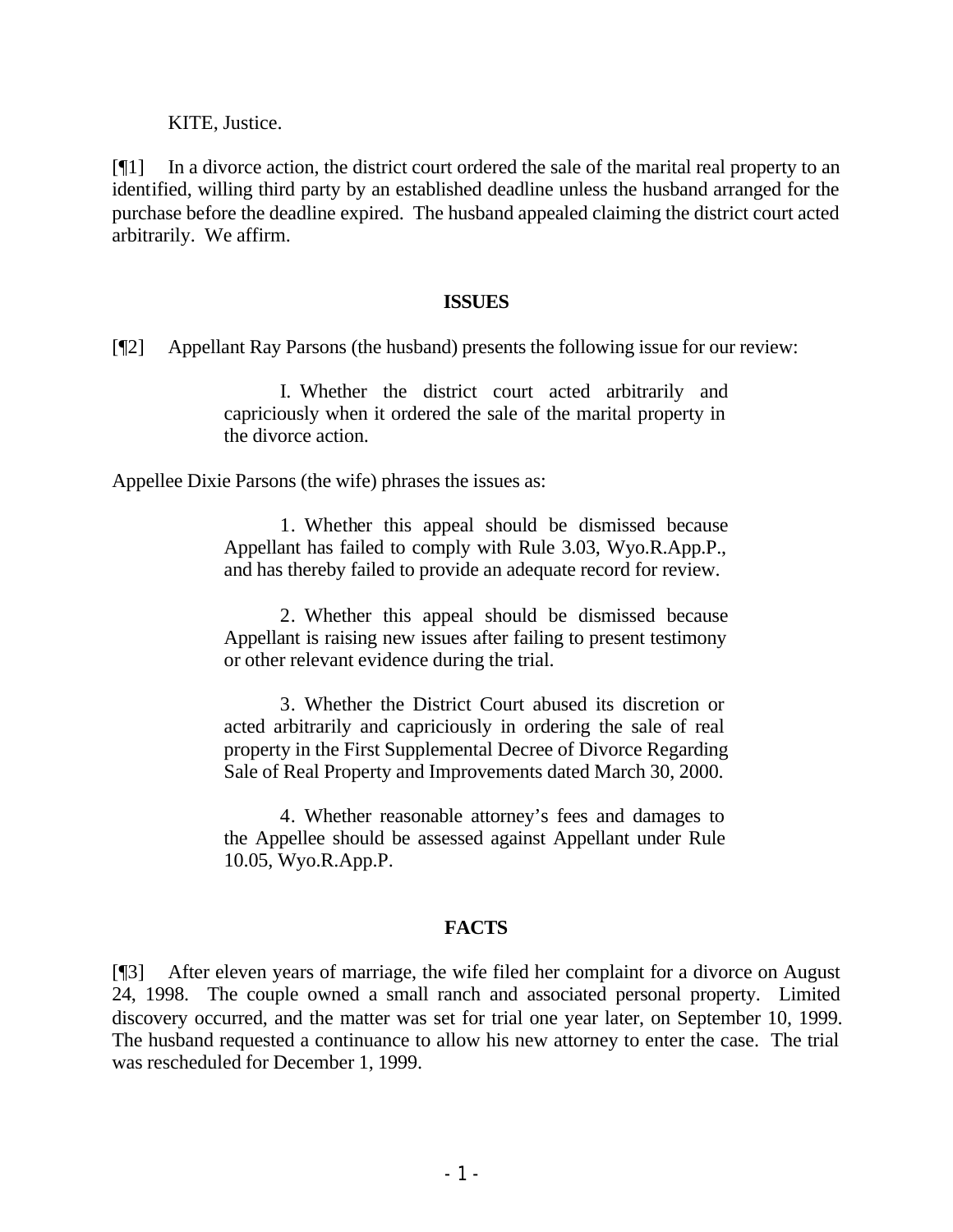[¶4] At trial, the wife presented four witnesses and introduced several exhibits relating to the value of their joint property including an appraisal of the real estate, which was valued at \$311,705. One of the witnesses was Cynthia K. Smith who lived and worked on the couple's ranch and was willing to purchase the property for the appraised value. The wife concluded her case on December 1, 1999, and the trial was continued until December 13, 1999, at which time the husband informed the court that he would produce no testimony or other evidence. The parties used the scheduled trial time to discuss settlement and ultimately reached an agreement with regard to the distribution of the personal property but were unsuccessful concerning the real estate.

[¶5] The court informed the parties of its intent to order the sale of the real property to Ms. Smith at the appraised value unless, by December 27, 1999, the husband provided the court with: (1) his written bona fide purchase offer for the property at the appraised value together with verification of the necessary financing or (2) an offer from a third party at a price exceeding Ms. Smith's offer. Ms. Smith filed a written offer to purchase at the appraised value on December 21, 1999. The husband filed no objection to this procedure, and the court received no offer from him by the deadline. The court entered the Decree of Divorce on December 29, 1999, which included a provision that a supplemental decree of divorce would be entered to effectuate the division of the marital property and debts of the parties.

[¶6] On February 24, 2000, the husband filed an objection to the First Supplemental Decree of Divorce Regarding Sale of Real Property and Improvements in which he objected to Ms. Smith's offer "due to disagreement with several of the sales contract stipulations" although he confirmed the parties had agreed at the time of trial to sell the property. The court entered the supplemental decree on March 30, 2000, which set forth the order to sell the property to Ms. Smith as had been outlined at trial.

[¶7] The husband refused to accept Ms. Smith's written offer, and, on April 18, 2000, the wife filed a Petition for Order to Show Cause why the husband should not be held in contempt for refusing to comply with the court's order and sought attorney's fees incurred in the effort to enforce the order. After a hearing, the district court found the husband in contempt of its order. The clerk of court was also appointed, pursuant to W.R.C.P. 70, to act on behalf of the husband in accepting Ms. Smith's offer to purchase, and the husband was ordered to pay \$641 to the wife's attorney for attorney's fees. The husband filed this appeal from the supplemental decree.

[¶8] The trial was not reported or recorded. The husband filed a Statement of the Case ostensibly pursuant to W.R.A.P. 3.08. However, since he apparently intended to provide a factual record, a statement of evidence pursuant to W.R.A.P. 3.03 would have been the appropriate method. In any event, the record was certified to this court before the wife was able to respond to the Statement of the Case, and, therefore, it cannot properly be considered as part of this record. The facts set out in this opinion have been drawn from court documents and other pleadings in the record.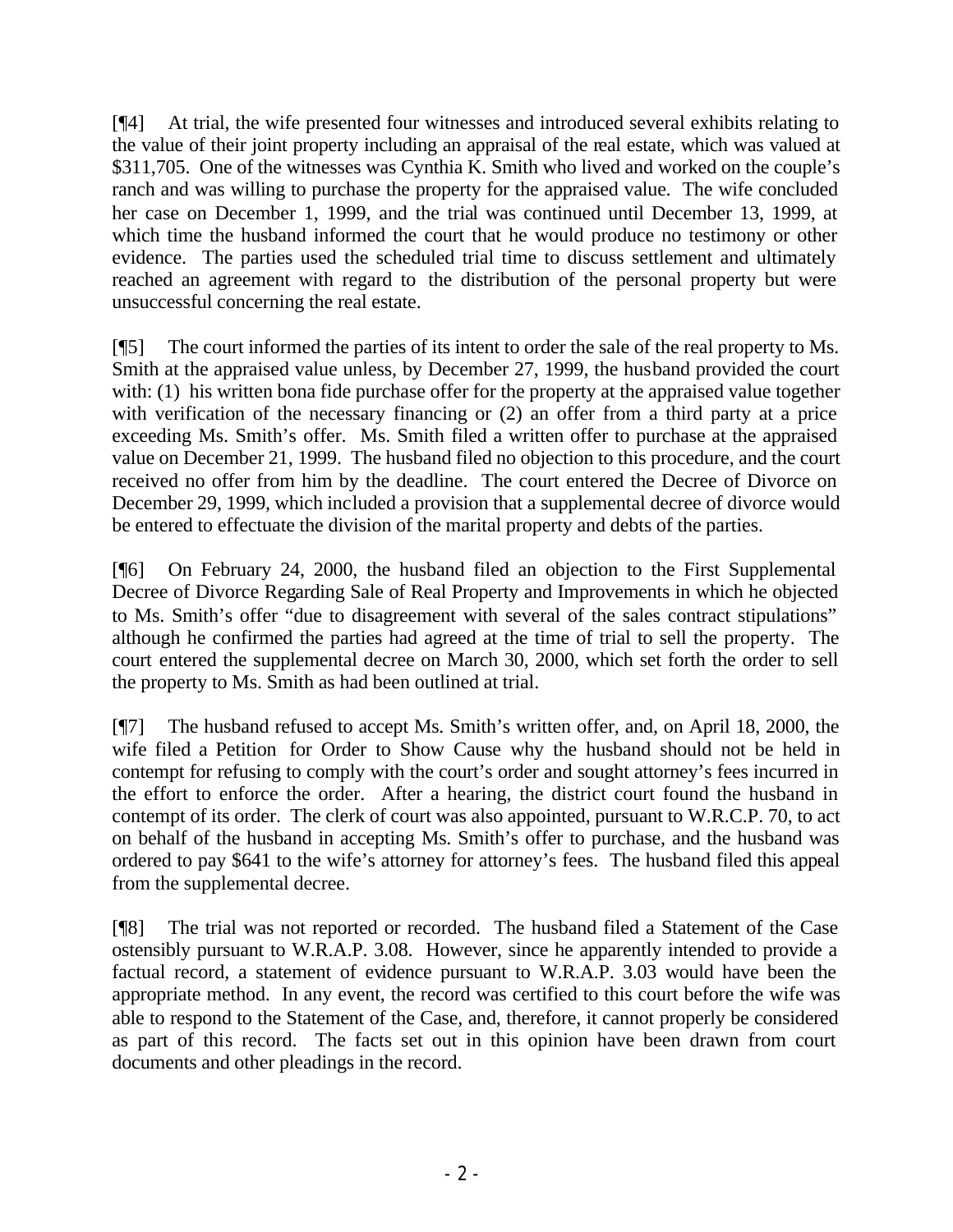#### **STANDARD OF REVIEW**

[¶9] The standard of review applicable to decisions involving the division of marital property is abuse of discretion. This standard was most recently stated in *Belless v. Belless*, 2001 WY 41, ¶6, 21 P.3d 749, ¶6 (Wyo. 2001):

> There are few rules more firmly established in our jurisprudence than the proposition that disposition of marital property, calculation of income for child support purposes, and the granting of alimony are committed to the sound discretion of the district court. *Johnson v. Johnson*, 11 P.3d 948, 950 (Wyo. 2000). Judicial discretion is a composite of many things, among which are conclusions drawn from objective criteria; it means exercising sound judgment with regard to what is right under the circumstances and without doing so arbitrarily or capriciously. *Id.*; *Vaughn v. State*, 962 P.2d 149, 151 (Wyo. 1998). We must ask ourselves whether the trial court could reasonably conclude as it did and whether any facet of its ruling was arbitrary or capricious. *Johnson*, 11 P.3d at 950. In accomplishing our review, we consider only the evidence in favor of the successful party, ignore the evidence of the unsuccessful party, and grant to the successful party every reasonable inference that can be drawn from the record. *Id.*

## **DISCUSSION**

[¶10] On appeal, the husband claims the district court acted arbitrarily and capriciously when it ordered the real property be sold and the proceeds equally divided between the parties. His objection is focused upon the deadline within which the court required him to respond if he desired to purchase the property himself. He claims the thirteen days between the announcement of the court's decision and the December 27, 1999, deadline was unreasonably short and he was denied due process by a lack of notice and meaningful opportunity to be heard. He also claims this process was arbitrary, capricious, and an abuse of discretion.

[¶11] As the appellant, the husband has the burden of providing this court with a complete record on which to base a decision. *G.C.I., Inc. v. Haught*, 7 P.3d 906, 911 (Wyo. 2000). The record before this court consists of the complaint, answer and administrative pleadings, five exhibits introduced by the wife including the appraisal, two exhibits introduced by the husband which were irrelevant to the property value and distribution methods, and Ms. Smith's offer to purchase. In the absence of any evidence from the husband concerning alternative methods of disposing of the property and of any alleged adverse impacts of the schedule for the sale on him, this court must conclude the evidence supports the district court's findings and order. *Thomas v. Thomas*, 983 P.2d 717, 721 (Wyo. 1999). Certainly,